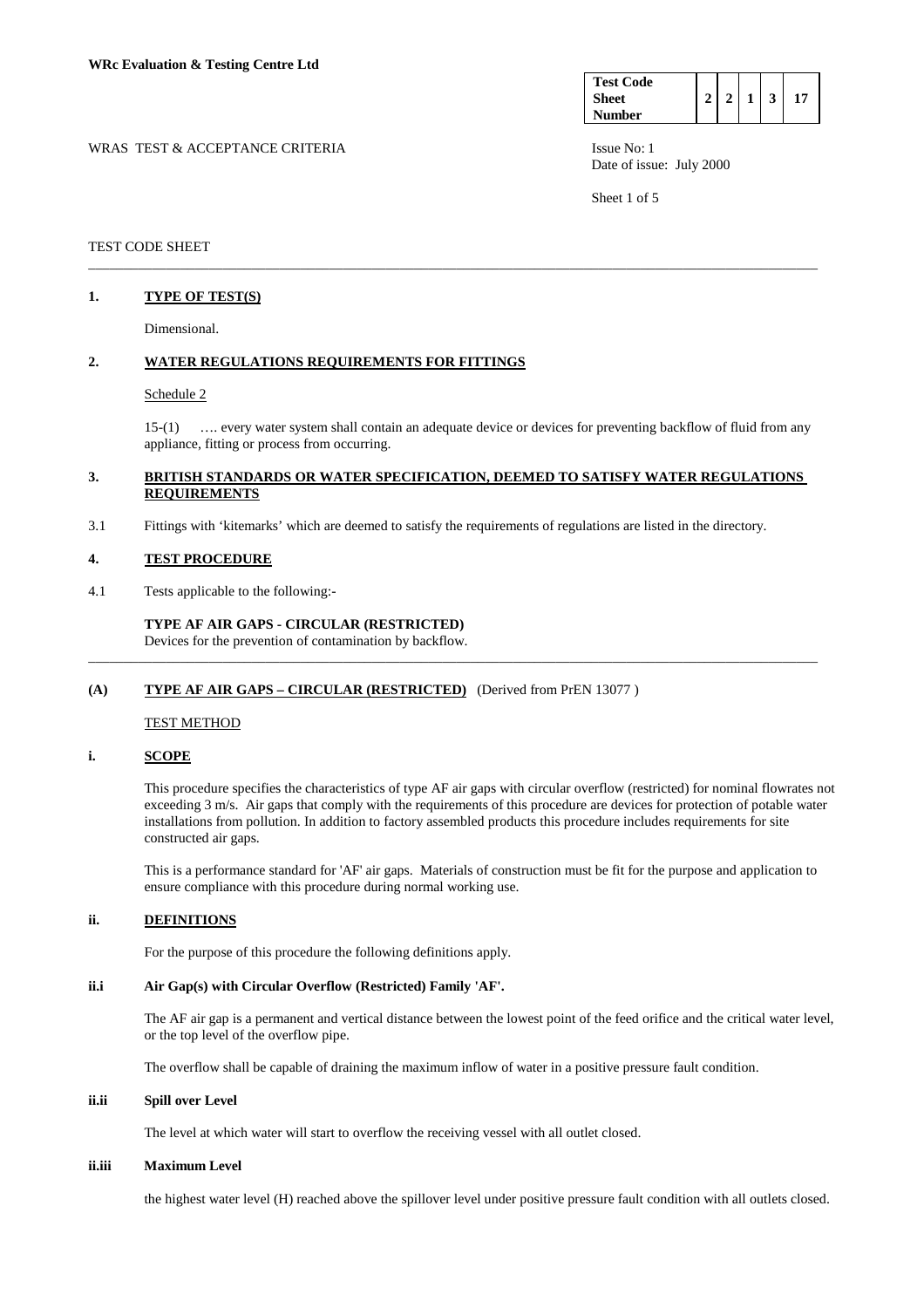| <b>Test Code</b> |                |                |                         |    |
|------------------|----------------|----------------|-------------------------|----|
| Sheet            | 2 <sup>1</sup> | 1 <sup>1</sup> | $\overline{\mathbf{3}}$ | 17 |
| <b>Number</b>    |                |                |                         |    |

 Issue No: 1 Date of issue: July 2000

Sheet 2 of 5

## **ii.iv Critical Water Level**

The level (h) above the spill-over level two seconds after closing the water inlet, starting from the maximum level.

\_\_\_\_\_\_\_\_\_\_\_\_\_\_\_\_\_\_\_\_\_\_\_\_\_\_\_\_\_\_\_\_\_\_\_\_\_\_\_\_\_\_\_\_\_\_\_\_\_\_\_\_\_\_\_\_\_\_\_\_\_\_\_\_\_\_\_\_\_\_\_\_\_\_\_\_\_\_\_\_\_\_\_\_\_\_\_\_\_\_\_\_\_\_\_\_\_\_\_\_\_\_\_

### **ii.v Internal Diameter 'D' of Feed Pipe (Bore)**

Diameter 'D' (mm) Is the maximum internal diameter found within the last metre of the supply pipe or the DN of the inlet connection.

#### **ii.v.i Splash**

When maintaining the maximum flow rate at the normal operational water level, should contact be observed between the upstream components and the liquid in the receiving vessel due to splashing, foaming or turbulence the air gap should be increased to a point where no contact is observed.

## **ii.vii Graphic Symbol**



# **iii. DESIGNATION**

The air gap is designated by:

- the reference to this standard.
- its Family, its Type.
- the DN of the feed pipe.

example - air gap Family A Type AF DN15 TSN AA-01

#### **iv. MATERIALS**

### **iv.i Materials choice**

The manufacturer shall state the type of materials chosen in his technical and commercial documents.

The surface condition of materials in contact with water shall be chosen to be the least inclined to scale.

 The materials used upstream and including the atmospheric outlet opening must comply with the relevant Standards, quality requirements and criteria for drinking water installations, BS6920 (i.e. may not release substances in concentration which can be harmful to the users of the drinking water installation).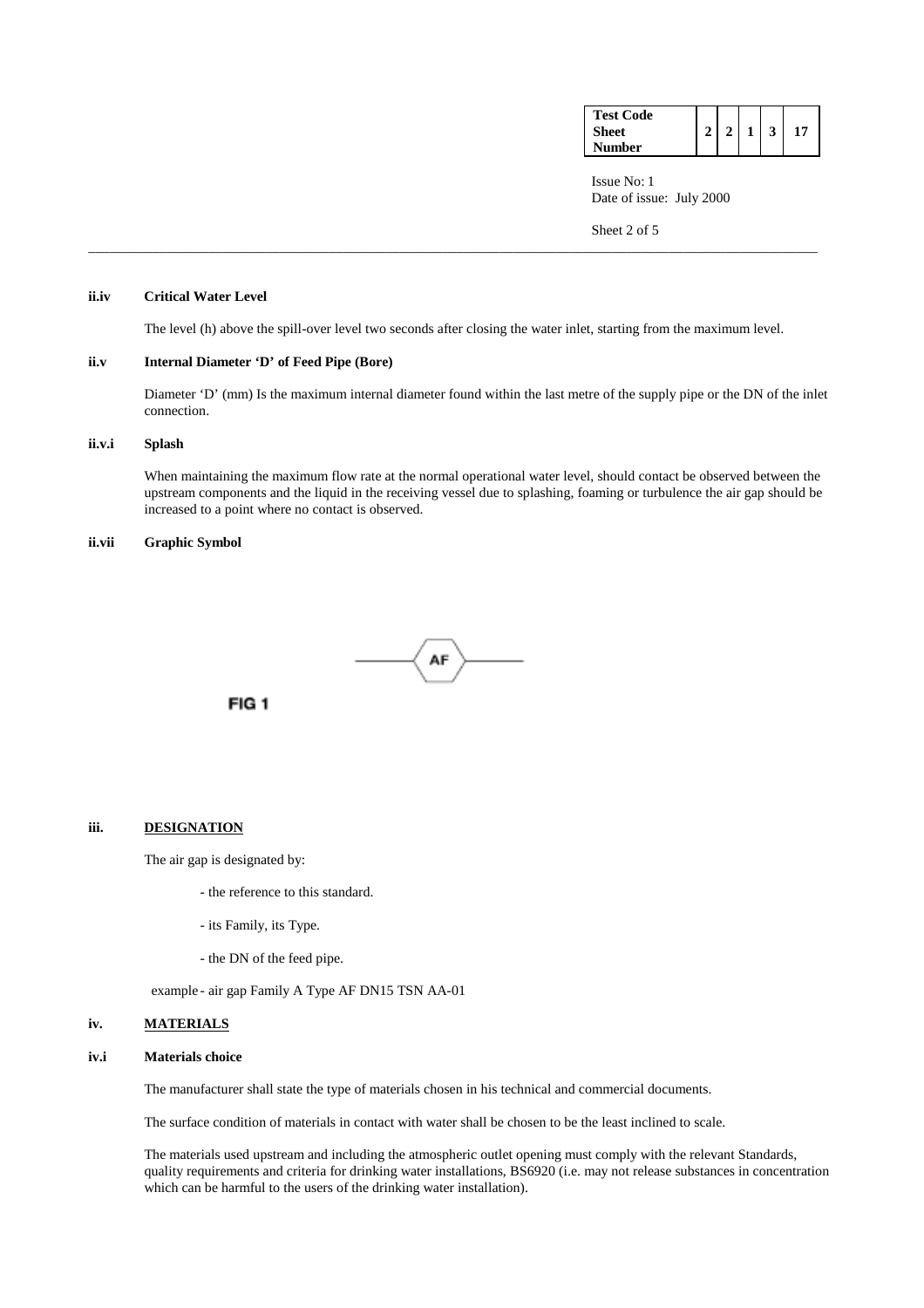| <b>Test Code</b> |                |                |                         |    |
|------------------|----------------|----------------|-------------------------|----|
| Sheet            | 2 <sup>1</sup> | 1 <sup>1</sup> | $\overline{\mathbf{3}}$ | 17 |
| <b>Number</b>    |                |                |                         |    |

 Issue No: 1 Date of issue: July 2000

Sheet 3 of 5

 The choice of other material is discretionary but shall be suitable for the intended use of the appliance (temperature, corrosion, scale, etc).

\_\_\_\_\_\_\_\_\_\_\_\_\_\_\_\_\_\_\_\_\_\_\_\_\_\_\_\_\_\_\_\_\_\_\_\_\_\_\_\_\_\_\_\_\_\_\_\_\_\_\_\_\_\_\_\_\_\_\_\_\_\_\_\_\_\_\_\_\_\_\_\_\_\_\_\_\_\_\_\_\_\_\_\_\_\_\_\_\_\_\_\_\_\_\_\_\_\_\_\_\_\_\_

 There are no special requirements concerning the materials used downstream of the atmospheric outlet opening provided they do not have any harmful effect on the upstream part.

### **v. DESIGN**

### **v.i General**

The protection assembly comprises four parts integral with one another:

- a water inlet device.
- a receiving vessel (container).
- an overflow.
- an air break to drain

## **v.ii Water Inlet Device**

- v.ii.i Every float-operated valve or other device which controls the inflow of water to a receiving vessel shall be securely and rigidly fixed to that vessel.
- v.ii.ii Every feed pipe supplying water to such a valve assembly or other device shall be fixed in its position to prevent it from moving or buckling.
- v.ii.iii The inlet device shall not come into contact in any way with a product from downstream, whether owing to backflow, bending or deformation of the assembly, (i.e. should always be above 'H').

### **v.iii Overflow Arrangements**

- v.iii.i Circular overflows (restricted) shall be capable of draining off the maximum inlet flow.
- v.iii.ii The area of the minimum cross section of the overflow pipe throughout its length, shall be equal to four times the inlet pipe cross sectional area.
- v.iii.iii All circular overflow arrangements must ensure an air gap before any connection to a drainage system. An air gap or tundish must be provided.

 NOTE: The length of the overflow before the air gap or tun-dish to drain must not be of such a length that it will cause the air gap 'AF' to be violated. All air gap or tun-dish arrangements shall be visible.

# **5. ACCEPTANCE CRITERIA**

## **5.1 Air Gap Distance**

 For air gaps 'AF' the critical water level shall be established and the air gap distance 'A' measured from the lowest point of the water inlet to the critical water level.

Air gap  $AF \geq 2D$  but not less than 20 mm.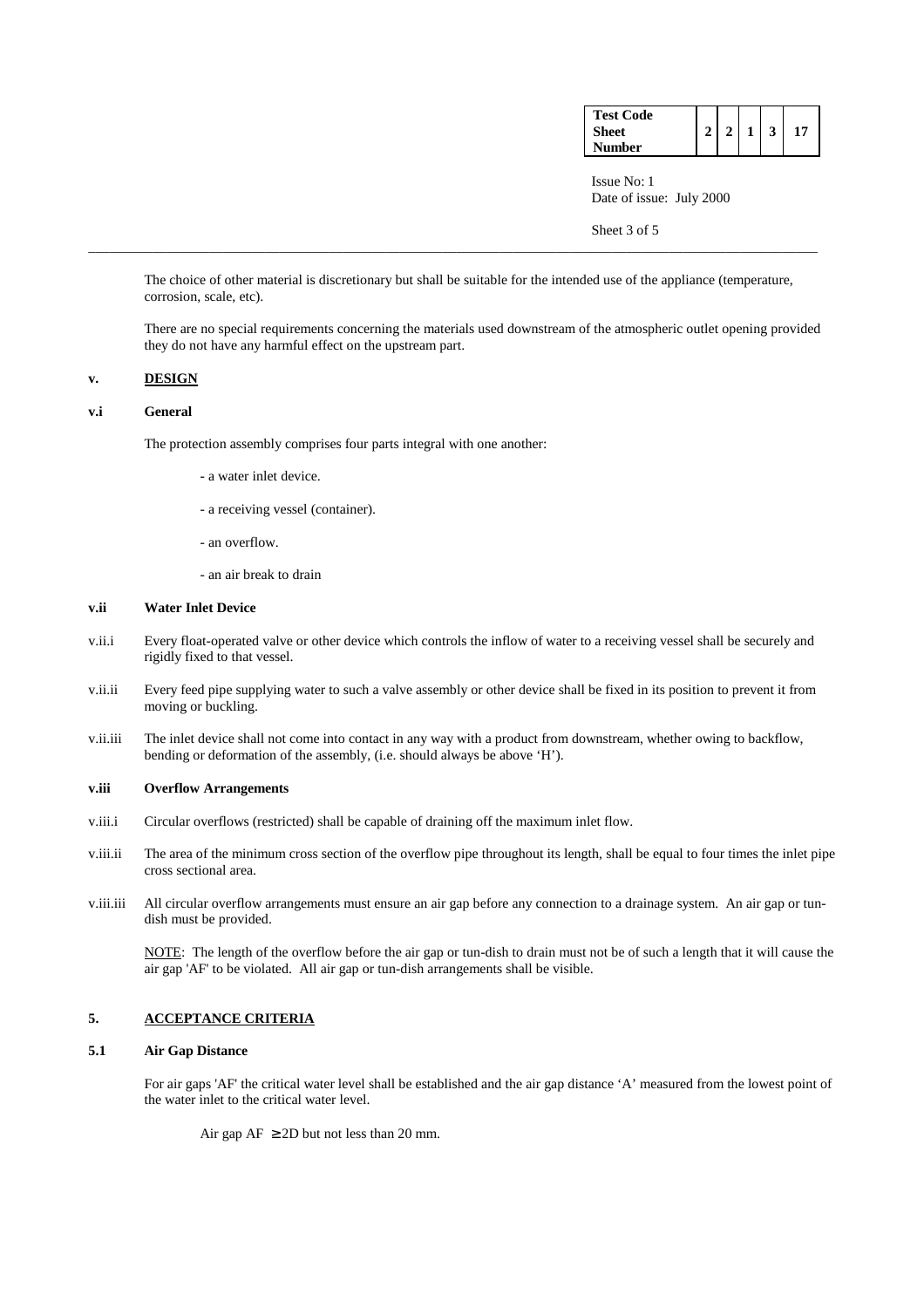| <b>Test Code</b> |  |              |  |
|------------------|--|--------------|--|
| <b>Sheet</b>     |  | $\mathbf{1}$ |  |
| <b>Number</b>    |  |              |  |

 Issue No: 1 Date of issue: February 2000

Sheet 4 of 5

## **5.2 Single supply**

 (1) **Test** - 'h' is determined by measurement of the depth water above the spillover level of the overflow two seconds after the inflow, equal to  $Q = 0.14D^2$  in litres per minute, has stopped or a dynamic pressure of 10 bar has stopped if the flow rate 'Q' cannot be achieved where 'D' is the bore of the inlet (see ii.v) and with all outlets closed, based on a velocity of 3 m/s, or the maximum recommended flow rate for manufactured appliances when the rate is  $>$  'Q'.

\_\_\_\_\_\_\_\_\_\_\_\_\_\_\_\_\_\_\_\_\_\_\_\_\_\_\_\_\_\_\_\_\_\_\_\_\_\_\_\_\_\_\_\_\_\_\_\_\_\_\_\_\_\_\_\_\_\_\_\_\_\_\_\_\_\_\_\_\_\_\_\_\_\_\_\_\_\_\_\_\_\_\_\_\_\_\_\_\_\_\_\_\_\_\_\_\_\_\_\_\_\_\_

 (2) **Measurement** – by measurement of the air gap 'A' from the lowest point of the water inlet device and the uppermost point of the overflow outlet bore.

## **5.3 Multiple Supply**

 In the case of multiple feed pipes to a single vessel having a circular overflow (restricted), the distance of the air gaps for the potable supply (fluid 1) shall be 'A' above the critical water level, for distance 'A' (see 5.1).

 Where A≥ 2 x the total sum of all inlet bore diameters and no feed orifice shall be less than distance 'A' determined for the largest bore diameter of the feed pipes. The critical water level shall be determined with all feed pipes discharging and having an individual inflow calculated at  $Q = 0.14D^2$ .

 Potable water inlets must terminate at a higher level than non potable inlets and never closer than 2D measured horizontally and vertically downward.

## **5.4 Backflow / Back Pressure**

 If the receiving vessel can be subject to positive pressure backflow it is important that the inlet orifice is positioned so that it cannot be contaminated by the ascending / returning backflow fluid.

## **5.5 Verification**

Verification can be achieved by test or by measurement.

Procedure for verification by test [see **5.2** (1) and **5.3**].

- Close all outlets.
- Identify 'D'.
- Calculate 'Q'.
- Apply flow rate 'Q' and maintain maximum water level.
- Note contact with inlet device outlet.
- Stop flow rate 'Q'.
- After 2 seconds establish level 'h'.
- Measure air gap between level 'h' and the lowest point of the feed orifice.

### Requirement

- No contact between the water level and the inlet device.
- The air gap 'A' shall be ≥ 2D and never less than 20mm.

Procedure for verification by measurement [see **5.2** (2)].